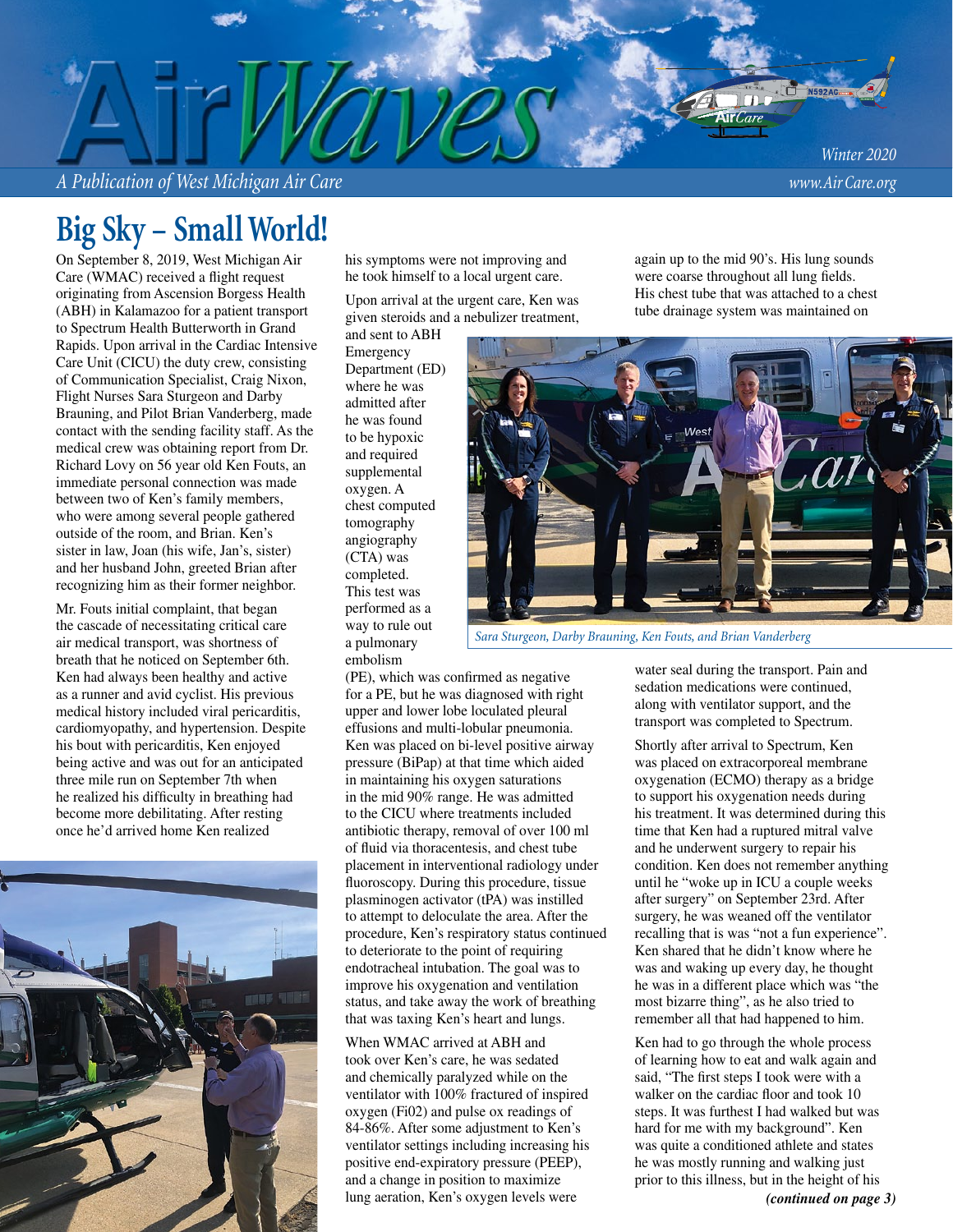# **Medical Director's Corner**

*By Chris Milligan, DO Medical Director*



It's time for another Medical Director's Corner. Typically we would talk about a topic related to our current education quarter, however with the COVID-19 pandemic and ever changing information, this is a topic we cannot avoid. *West Michigan Air Care*

Early in the spring when numbers of critical cases first started to increase in our area, particularly related to the outbreaks in Hillsdale and Branch counties, no flight program was transporting known COVID-19 positive patients or highly suspected COVID-19 patients. This was initially a mandate from Metro Aviation (MAI), our aviation vendor, to prevent spread to the pilots in the close confines of the aircraft. Certainly our medical crews were a consideration too, but with a very limited number of pilots and FAA requirements for duty hours, a single pilot being out for an extended period of time can have detrimental effects on the availability of a program for other missions. As a point of reference, MAI also includes Memorial Medflight (South Bend) and Survival Flight (U of M in Ann Arbor). Together, MAI programs make up the vast majority of air service in southern Michigan.

MAI recognized the need to be able to transport these critical patients and asked for help in developing a safe protocol. Dr. Mark Lowell (Survival

### Figure 1. Pharmacologic Management of Patients with COVID-19 Based on **Disease Severity**

Doses and durations are listed in the footnote.

| <b>DISEASE SEVERITY</b>                                                                                                                                                                                                                                                                                                                                                                                                                                                                                                                      | <b>PANEL'S RECOMMENDATIONS</b>                                                                                                                                                                                                                                                                                                                                                                                             |
|----------------------------------------------------------------------------------------------------------------------------------------------------------------------------------------------------------------------------------------------------------------------------------------------------------------------------------------------------------------------------------------------------------------------------------------------------------------------------------------------------------------------------------------------|----------------------------------------------------------------------------------------------------------------------------------------------------------------------------------------------------------------------------------------------------------------------------------------------------------------------------------------------------------------------------------------------------------------------------|
| <b>Not Hospitalized,</b><br><b>Mild to Moderate COVID-19</b>                                                                                                                                                                                                                                                                                                                                                                                                                                                                                 | There are insufficient data to recommend either for or against any<br>specific antiviral or antibody therapy. SARS-CoV-2 neutralizing<br>antibodies (bamlanivimab or casirivimab plus imdevimab) are<br>available through EUAs for outpatients who are at high risk of<br>disease progression. <sup>®</sup> These EUAs do not authorize use in<br>hospitalized patients.                                                   |
|                                                                                                                                                                                                                                                                                                                                                                                                                                                                                                                                              | Dexamethasone should not be used (AIII).                                                                                                                                                                                                                                                                                                                                                                                   |
| <b>Hospitalized<sup>®</sup> But Does Not Require</b><br><b>Supplemental Oxygen</b>                                                                                                                                                                                                                                                                                                                                                                                                                                                           | Dexamethasone should not be used (Alla).<br>There are insufficient data to recommend either for or against the<br>routine use of remdesivir. For patients at high risk of disease<br>progression, the use of remdesivir may be appropriate.                                                                                                                                                                                |
| <b>Hospitalized<sup>a</sup> and Requires</b><br><b>Supplemental Oxygen</b><br>(But Does Not Require Oxygen Delivery<br>Through a High-Flow Device,<br>Noninvasive Ventilation, Invasive<br>Mechanical Ventilation, or ECMO)                                                                                                                                                                                                                                                                                                                  | Use one of the following options:<br>• Remdesivir <sup>b,c</sup> (e.g., for patients who require minimal<br>supplemental oxygen) (Blla)<br>• Dexamethasone <sup>d</sup> plus remdesivirb,c (e.g., for patients who<br>require increasing amounts of supplemental oxygen) (BIII) <sup>®,f</sup><br>• Dexamethasone <sup>d</sup> (e.g., when combination therapy with<br>remdesivir cannot be used or is not available) (BI) |
| Hospitalized <sup>a</sup> and Requires Oxygen<br><b>Delivery Through a High-Flow Device</b><br>or Noninvasive Ventilation                                                                                                                                                                                                                                                                                                                                                                                                                    | Use one of the following options:<br>• Dexamethasone <sup>d, [</sup> Al]<br>• Dexamethasone <sup>d</sup> plus remdesivirb.c (BIII) <sup>e,f</sup>                                                                                                                                                                                                                                                                          |
| <b>Hospitalized<sup>®</sup> and Requires Invasive</b><br><b>Mechanical Ventilation or ECMO</b>                                                                                                                                                                                                                                                                                                                                                                                                                                               | Dexamethasone <sup>d</sup> (AI) <sup>o</sup>                                                                                                                                                                                                                                                                                                                                                                               |
| Rating of Recommendations: $A =$ Strong; $B =$ Moderate; $C =$ Optional<br>Rating of Evidence: I = One or more randomized trials without major limitations; Ila = Other randomized trials or subgroup analyses of<br>randomized trials; IIb = Nonrandomized trials or observational cohort studies; III = Expert opinion                                                                                                                                                                                                                     |                                                                                                                                                                                                                                                                                                                                                                                                                            |
| See the Panel's statements on the FDA EUAs for bamlanivimab and casirivimab plus imdevimab. These EUAs do not authorize use in hospitalized<br>patients.<br><sup>b</sup> The remdesivir dose is 200 mg IV for one dose, followed by 100 mg IV once daily for 4 days or until hospital discharge (unless the patient is in a health<br>care setting that can provide acute care that is similar to inpatient hospital care). Treatment duration may be extended to up to 10 days if there is no<br>substantial clinical improvement by Day 5. |                                                                                                                                                                                                                                                                                                                                                                                                                            |

- For patients who are receiving remdesivir but progress to requiring oxygen through a high-flow device, noninvasive ventilation, invasive mechanical
- ventilation, or ECMO, remdesivir should be continued until the treatment course is completed.<br><sup>d</sup> The dexamethasone dose is 6 mg IV or PO once daily for 10 days or until hospital discharge. If dexamethasone is not availabl other corticosteroids, such as prednisone, methylprednisolone, or hydrocortisone, may be used. See the Corticosteroids section for more information.
- The combination of dexamethasone and remdesivir has not been studied in clinical trials.<br>In the combination of dexamethasone and remdesivir has not been studied in clinical trials.<br>In the rare circumstances where corticost
- use in combination with remdesivir. The dose for baricitinib is 4 mg PO once daily for 14 days or until hospital discharge <sup>9</sup> The combination of dexamethasone and remdesivir may be considered for patients who have recently been intubated (CIII). Remdesivir alone is not
- recommended.

Key: ECMO = extracorporeal membrane oxygenation; EUA = Emergency Use Authorization; FDA = Food and Drug Administration; IV = intravenous; the Panel = the COVID-19 Treatment Guidelines Panel; PO = orally; SARS-CoV-2 = severe acute respiratory syndrome coronavirus 2

Flight) and I were two of the three medical directors that participated in this work group. Together with aircraft and safety engineers from MAI, we created the initial protocol to allow us to fly COVID-19 patients safely. The safety measures we initially had in place included: requiring the patient to be intubated (this selected the patients with the most critical need) which allowed for a closed system to prevent aerosol generation in the aircraft, utilizing inline suction on the endotracheal tube with a viral filter attached between the suction and the ventilator circuit, not opening side window vents which would create turbulent airflow but instead use the vent in the rear of the aircraft to create front to back flow of air, N95 masks on all personnel in the aircraft, closing the curtain between the cockpit and the patient compartment to decrease any potential respiratory droplets from escaping the patient care area, and using the flight suits on a rotation (washed after every mission) instead of gowns. This protocol was later adopted, as originally written, by the Air National Guard to be used by their fleet of EC145s (same aircraft as WMAC flies) for their medical response during the pandemic. This protocol has been updated to allow the use of high flow nasal cannula (HFNC) to be transported. Currently the protocol does not allow for bi-level positive airway pressure/ continuous positive airway pressure (BiPAP/CPAP) to be transported, but we are in the process of updating this as well.

> Over the last several months, there has been much hype regarding potential therapies for COVID-19. Unfortunately after some initial positive anecdotal reports, few therapies have shown any benefit. This is the case with most any respiratory viral infection we know. Currently the only recommended therapies for COVID-19 infection, outside of supportive care including oxygen therapy, HFNC (high flow nasal cannula), NIPPV (noninvasive positive-pressure ventilation), and endotracheal intubation, are glucocorticoids and remdesivir. Glucocorticoids have been shown in the RECOVERY trial to decrease 28 day mortality in patients requiring supplemental oxygen or mechanical ventilation. There was no benefit in patients who did not require supplemental oxygen, therefore the National Institute of Health (NIH) does not currently recommend glucocorticoids in these patients. Remdesivir is an antiviral medication which was just approved by the FDA in October for treatment of COVID-19 and is currently recommended by the NIH for patients who require admission to the hospital. Remdesivir was shown in a single study (ACTT-1) to decrease the duration of symptoms in the subgroup of patients requiring supplemental oxygen with having a trend towards decreased mortality in this group, however this did not reach statistical significance. Remdesivir was not shown to decrease duration of symptoms or decrease mortality in other subgroup including those not requiring hospitalization or in those requiring mechanical ventilation. Remdesivir was also not shown to decrease the overall mortality in all patients. In other studies, remdesivir was not shown to have mortality benefit, but was shown to have a trend towards decreasing duration of symptoms by 1-2 days however this did not reach clinical significance. In all studies, remdesivir was shown to have increased adverse effects, specifically more GI adverse effects than placebo alone.

Other therapies that have been discussed include zinc, vitamin D, vitamin C, azithromycin, and chloroquine/ hydroxychloroquine. None of these have shown a benefit and in some cases there has been a trend towards worse outcomes and therefore none of these are currently recommended by the NIH. There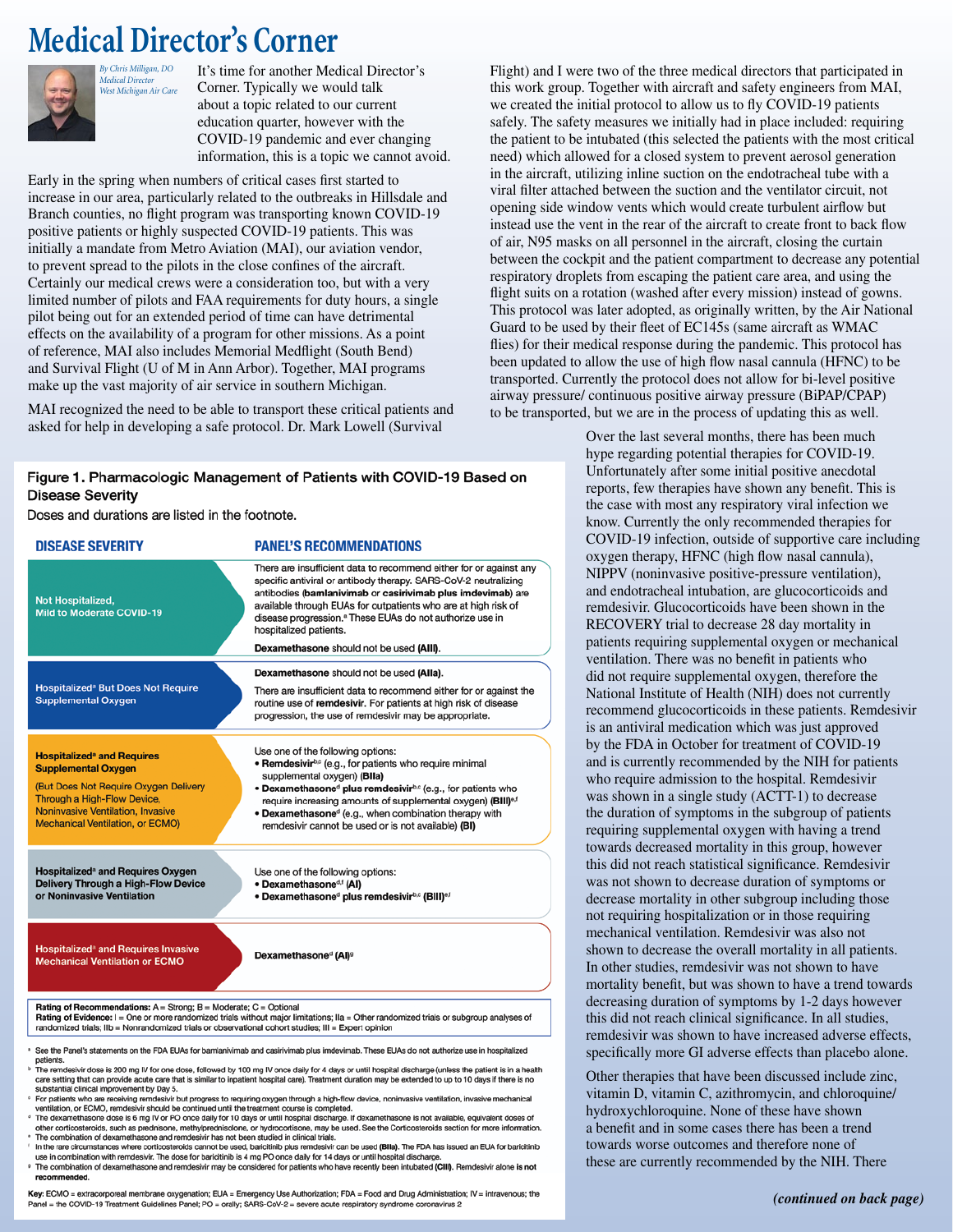## **Winter Safety at Hospital Helistops**

The challenging winter season brings many potential hazards for the operation of our aircraft. Of particular interest is the Hospital Landing Zone (LZ). Help us keep everyone safe by following these important winter tips:

- » Snow blown by helicopter rotor wash can cause an unsafe condition known as "white out." A white out can cause near zero visibility in the LZ, and surrounding, until the snow settles. Hospital LZs are often co-located with parking lots and a white out could cause traffic problems with the drastically reduced visibility. As helicopter travel times to your facility are often short, keeping the landing area clear will reduce the chance of significant white out. At the same time, conditions will be much more tenable for both the ground and air crews as well as any pedestrians nearby. Observing best practice snow removal procedures will help eliminate any delays to patient care.
- » The aircraft requires more space than just the footprint of the aircraft for safe operation. For this reason please advise your snow removal personnel to avoid "snow stacking" within the landing zone. A snow pile of even 14 inches creates a ground strike hazard to our aircraft. A general rule is to have a completely clear area of 100' x 100.' Additionally, markers that are placed in the ground to denote perimeters can damage the aircraft if contact with one occurs. Please have these removed prior to aircraft arrival. Lastly, have snow removal personnel clear and de-ice a path from the LZ to your facility for patient cart transport
- » Ice is a fact of life during the winter. While it is also a slip and fall hazard to personnel on the helipad, so is excessive build up of de-icing products. Having your snow removal personnel stay ahead of icing issues by routine application of measured amounts of de-ice products will help manage slip and fall risks and control de-icing costs by avoiding over applications. Excessive de-icing product accumulating on the ground can also become hazardous as the rotor wash of the helicopter turns the material into flying debris. This, in turn, creates a projectile hazard to personnel and nearby vehicles. Additionally, too much material can be difficult to walk on or push the patient cart over.
- » The cold winter temperatures and wind chills can create frost bite hazards to personnel assisting at the LZ. The winds created by the rotor wash can be quite high, in the range of 80 mph, and cause an especially low wind chill in the immediate vicinity of the LZ. Please insure your helipad personnel are dressed properly for the conditions with hands and face covered. Remaining outside of the predetermined safety area at your LZ will help protect your LZ personnel from these high winds and the associated wind chill. A distance of 100' from the edge of the landing area is a good rule if no other procedures are in place.

As always, if you are outdoors near the helipad (or scene landing zone) during landing of the helicopter, please keep your own safety paramount and use proper precautions to include maintaining a safe distance until the rotors have come to a complete stop, and utilizing eye protection. Thank you for all your hard work and diligence maintaining an area for air operations. The crews of West Michigan Air Care appreciate all your efforts to keep safety and quality patient care at the highest level.

### *Big Sky – Small World! (continued from page 1)*

physical fitness in 2004, he had been an Ironman triathlete, and his training regimen included swimming 10 miles a week, biking 200-250 miles a week, and running 50 miles a week. He continued to maintain a high level of fitness and also enjoyed backpacking and for him, "completing an 18-mile hike with a 30 pound pack on my back was no big deal". All of these things Ken now believes served him well as his condition unfolded. Ken was eventually transferred from the ICU to the cardiac floor for a week until he was discharged to Mary Free Bed (MFB) to begin rehabilitation, crediting his Cardiothoracic Surgeon, Marzia Leacche, MD and the excellent care he received from the cardiac team as a whole during his time at Spectrum.

The staff at MFB were also instrumental as they guided him through his occupational, physical and speech regimen. Ken said the "first two weeks were very tough" but he went from being "barely able to walk to being 100% independent in my room the last



week I was there." Ken stayed at MFB for three weeks and was discharged home on November 13th.

Once back in the Kalamazoo area, Ken continued cardiac rehab three days per week initially at Bronson Athletic Center with a primary focus on biking and treadmill that was enjoyable for him.

Mentally and emotionally, Ken said overall he was, "Pretty good when I was in hospital because I was really motivated to get better. I wanted to get back

*Brian and Ken at Al Sabo Land Preserve (October 2019)*

to what I knew. The challenge was really when I first got home – because I was still very weak". Ken's overall muscle strength had been impacted as well as a weight loss of over 40 pounds (to date he has gained back nearly 30 pounds that were lost). "I am a pretty busy, active person and I couldn't do stuff. I have everything I need to work out at home but it was a huge effort to just get down the stairs to the treadmill, and only being able to walk 5-10 min at 1.5 mph was a challenge, and then to get back up the stairs. I just didn't have strength or endurance, which caused a lot frustration."

Ken's daughter was in graduate school at the time for rehabilitation counseling that provided him with some much needed help, "It was hard and I was happy to have her there in retrospect, because she got me off the edge a few times. She slowed me down and said 'one step at a time, dad'".

Ken's routine now includes walking five days per week, cycling 2-3 days per week, and lifting three days a week. After four months off work, Ken went back full time to his position as a commercial banker after the first of the year in 2020. His company was very flexible and accommodating working with his needs as he transitioned back, even allowing co-workers to donate their sick time while he was off on disability. Despite the onset of COVID only months after Ken returned to work, he was able to continue working in the office two days a week and from home the other days.

After the transport, John expressed to Brian the family's gratitude for the care and safe transport WMAC provided to Ken that day, and offered occasional updates on Ken and his progress. Several months into his recovery, Ken himself reached out to Brian with the message "Thanks for the ride!". It was at that time they realized they had a lot of mutual acquaintances through the local cycling circuit, in which Brian is also very active. A reunion with the crew that was involved in Ken's care (not pictured is Air Communication Specialist, Craig Nixon), and a tour of the hangar and helicopter was arranged in July 2020. Ken has had an interest in aviation from a young age and despite some personal experiences, he has never pursued it much beyond that, which made a visit to WMAC intriguing.

In spite of the unorthodox way they crossed paths, Ken and Brian share a passion for the outdoors, and recently were able to enjoy time together on a two hour hike at Al Sabo Land Preserve in October. Other than some residual neuropathy in his

toes and feet as a result of his prolonged illness that gives him some balance issues from time to time, and is anticipated to continue to improve, Ken has made a remarkable recovery. We are grateful for the opportunity to reconnect with him, and wish him well!



*By Sara Sturgeon Flight Nurse West Michigan Air Care*